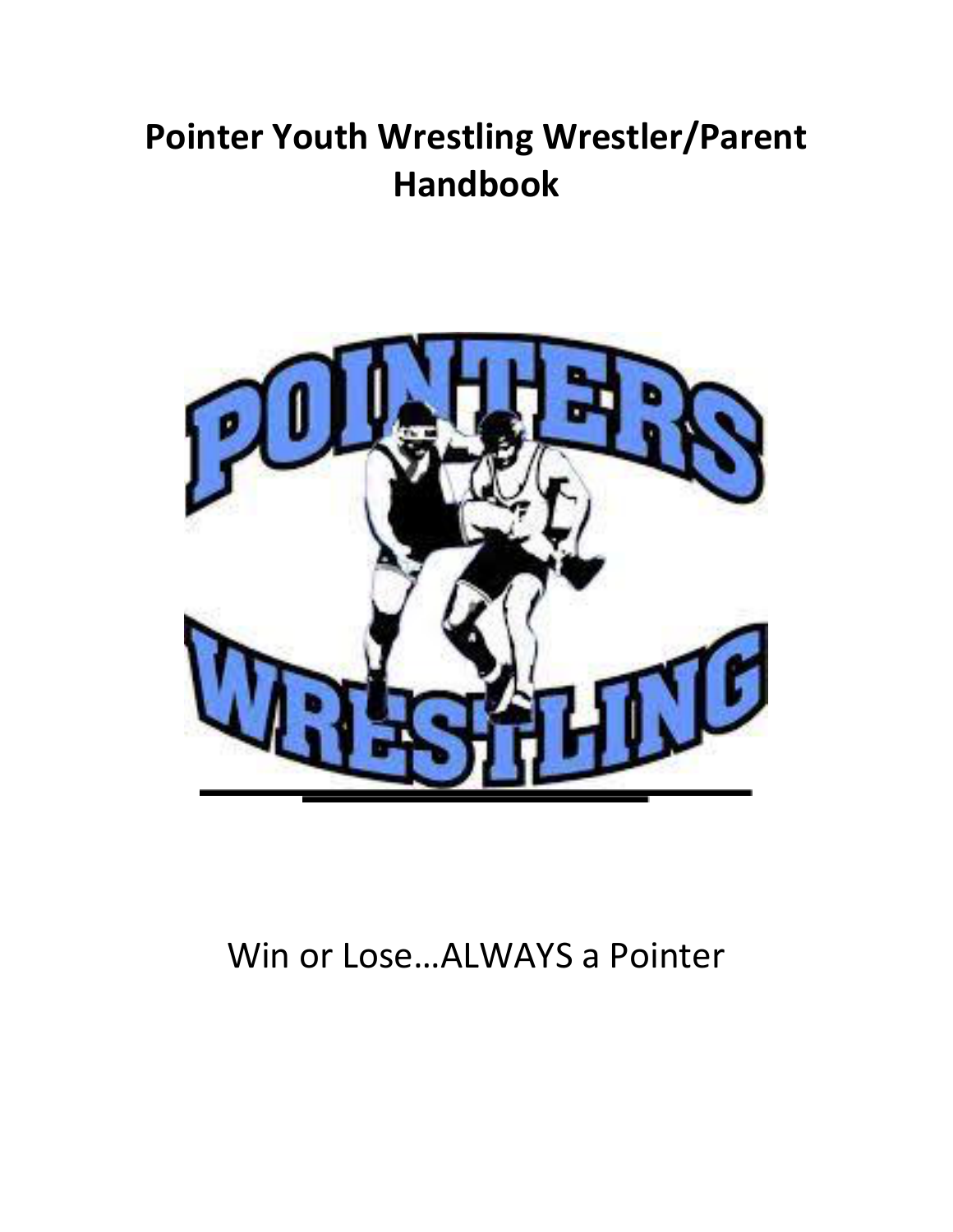## **Mission**



To develop and foster a love for the sport of wrestling. And to keep that interest so that the athlete can compete at the high school with the goal of

winning a WIAA Individual & Team State Championship.

"Once you've wrestled, everything else in life is easy" Dan Gable – University of Iowa Coach, World & Olympic Champion

### **Coaches**

HIGH SCHOOL **Curtis Fiedler:** Head Coach **TJ Burke:** Assistant Coach **Grant Miller:** Assistant Coach **Cory Sokol:** Assistant Coach

MIDDLE SCHOOL **Mike Potterton**: Head Coach **Nate Chambers**: Assistant Coach

POINTER Youth (K‐8th) **Kolbi McReynolds**: Coach **Justin Sokol**: Coach **Joe Terrill**: Coach **Greg Burke:** Coach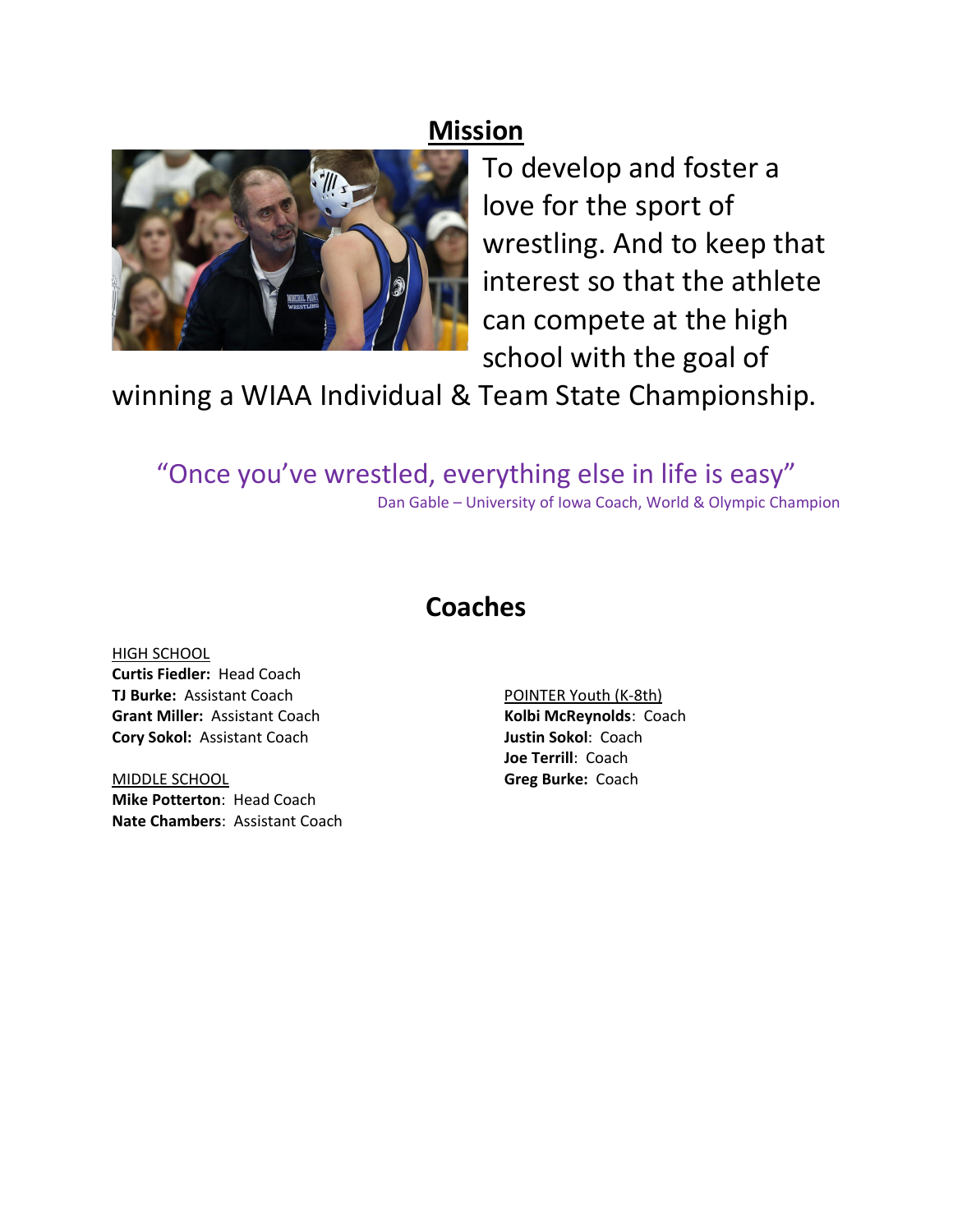## **Mineral Point Wrestling Club**

The Mineral Point has a rich history in Wisconsin Wrestling from being 11x Team Champion, have 54 Individual Champions, and the Badger's first National Champion. Part of the reason for this success has been because of the support of the Mineral Point Wrestling Club. Since 1984 the Club has been supporting wrestling at all levels from grade school and beyond. They support the wrestlers by help purchase mats, bring in top notch clinicians, providing tournament entry fees, t‐shirts, singlets, pizza parties, and bowling nights. If you are interested in getting involved, meetings take place on the first Wednesday of the month from September to May. Meetings take place at the High School and begin at 7pm.

*Website: https://mineralpointwrestling.com/ Facebook Page: Mineral Point Wrestling*

#### Volunteering

Part of the reason the Wrestling Club is able to support the sport of wrestling is because of the great volunteers. If you are interested in helping out, be sure to ask a coach. Duties range from event set up/tear down tournaments, concessions, pizza sale, tournament workers. Generally, youth parents volunteer at high school events, and high school parents volunteer at youth events.

## **Pointer Pride Wrestling Team Goals:**

- To maximize our effort and our abilities every time we step on the mat
- $\bullet$  To have a growth mindset improve 1% each day
- To have a team built on trust, respect, and integrity of each member towards the others

### "The only place success comes before work is in the dictionary"

Vince Lombardi – Green Bay Packers Coach, 2x Super Bowl Champion

### **As a Pointer wrestler, we want you to:**

- **Show Respect** to yourself, your teammates, your coaches, your opponents, the officials, and your parents.
- **Be Accountable** Take ownership of your wrestling program be on time, clean up after yourself, help move mats, help at fundraisers, etc.
- **Communicate** Communicate your concerns, injuries, absences etc.
- **Promote** Promote the image of Pointer wrestling by the way you conduct yourself in practice, on the bus, in school, and on the mat.
- **Work Hard** Wrestlers are expected to work hard and have FUN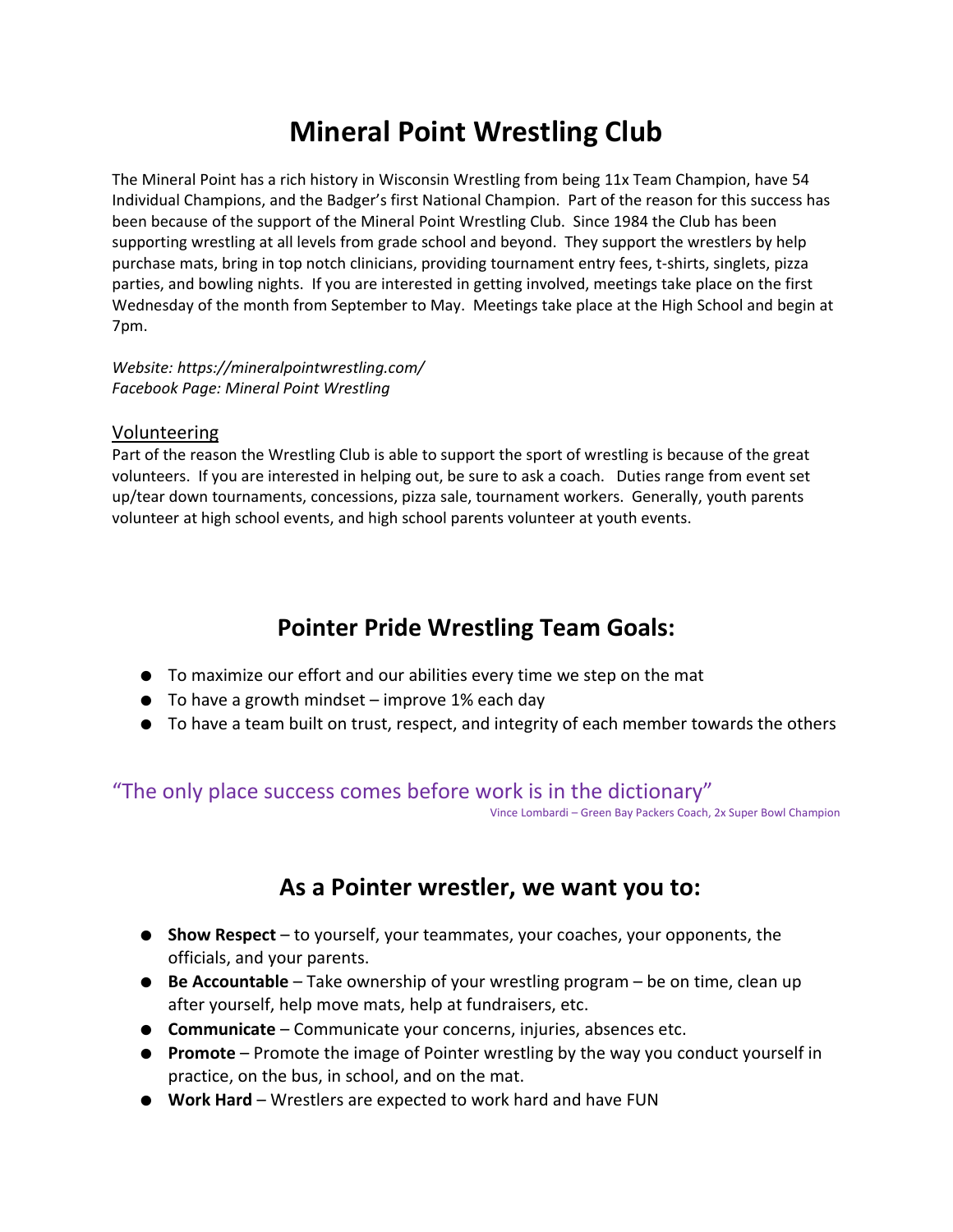"There may be people who have more talent than you, but there's no excuse for anyone to work harder than you do..."

Derek Jeter – New York Yankee, 5x World Series Champion

## • **Pointer Youth Competition Philosophy**

- Pointer Pride-KG-2nd is for fun with little to no competitions... Possibly wrestling in the Mineral Point Youth Tournament
- Pointer Big Dogs-3rd-5th number of competitions increase, still focus on fundamentals, focus on fun…not wins & loses
- Pointer Big Dogs-6th-8th Number of competitions increase even more, start freestyle/greco, joining a wrestling academy/school child is really interested, summer camps
- When we do compete...Score Points, Wrestle Hard, & Have Fun

### **Important Dates**

- Oct 26th Equipment handout, Parent Meeting
	- o Registration is online
	- o Parents meeting at 6:15pm
- Oct 26th to Nov 23rd...KG-2nd Practice Starts
	- o Tuesday and Thursday from 6-7pm at MPHS wrestling room
- Nov 30th Pointer Pride (K-2) Showcase prior to MPHS Wrestling vs River Valley
- Dec 6th Equipment handout, Parent Meeting
	- o Registration is online
	- o Parents meeting at 6:15pm
- Dec 6th to Feb....3rd-8th Grade practice starts
	- o Monday and Thursday from 6-7:30pm at MPHS wrestling room
- Jan 14th Pointer Big Dogs (3-8) Showcase

Tournaments:

MP Youth Coaches will take teams to the following tournaments: Oregon, River Valley and Darlington, Youth Sectionals. Our youth coaches and parent coaches may attend other various tournaments throughout the season and will be happy to coach your wrestler. We will post tournaments on the door to the wrestling room. \*\*Please note dates are subject to change\*\* Updated information will be in club emails.

•

•

Any questions please contact a youth coach.

Link to tournaments: https://www.wiwrestling.com/upcoming-events/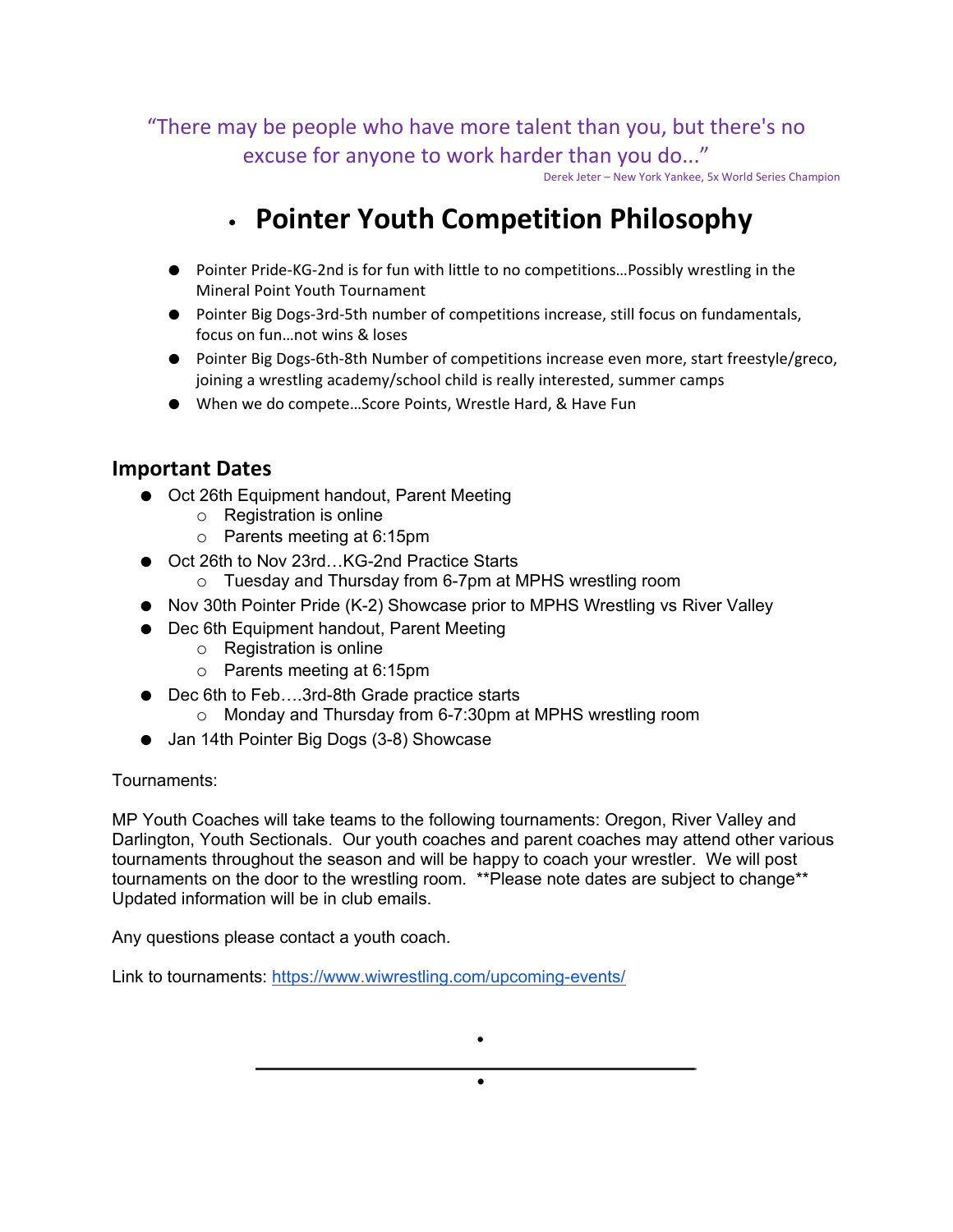

## **Basic hygienic principles for wrestlers:**

- Wrestlers must shower immediately after practice and after competitions.
- Use bar soap to cleanse body and use a clean towel each time.
- Use clean workout clothing each practice.
- Parent should monitor all abrasions or open cuts as that is where skin infections usually surface. If a parent or wrestler do detect a possible skin condition, please let the coaches know as soon as possible

## **Equipment & Singlet Care**

Basic wrestling equipment includes a headgear, wrestling shoes, and a singlet (used in competition). Kneepads can be worn and is up to the wrestler. When it comes to singlet care, please wash in cold water. Hang dry – do not put in dryer- the heat will make the lettering crack and peel

#### NEW TO WRESTLING? ‐ ‐ HELPFUL INFORMATION

#### MATCH BASICS

• Wrestling matches consist of three periods

• Periods can vary in length from one minute in duration for younger age groups, to as long as three minutes for college wrestling

• Either wrestler can win the match at any time if they are able to pin their opponent or develop a lead of more than 15 points

• There are only two positions from which referees start, or continue a match. The first is neutral position, with both wrestlers standing and facing each other. The other is the referee's position, where one wrestler starts in his hands and knees down on the mat, and the other starts on top, behind and in control.

- The first period always begins in the neutral position.
- Each wrestler has their choice in one of the remaining periods to choose to start from top or bottom referee's position, or in the neutral position **SCORING**
- Takedowns (when from a neutral position one wrestler is able to bring the other to the mat and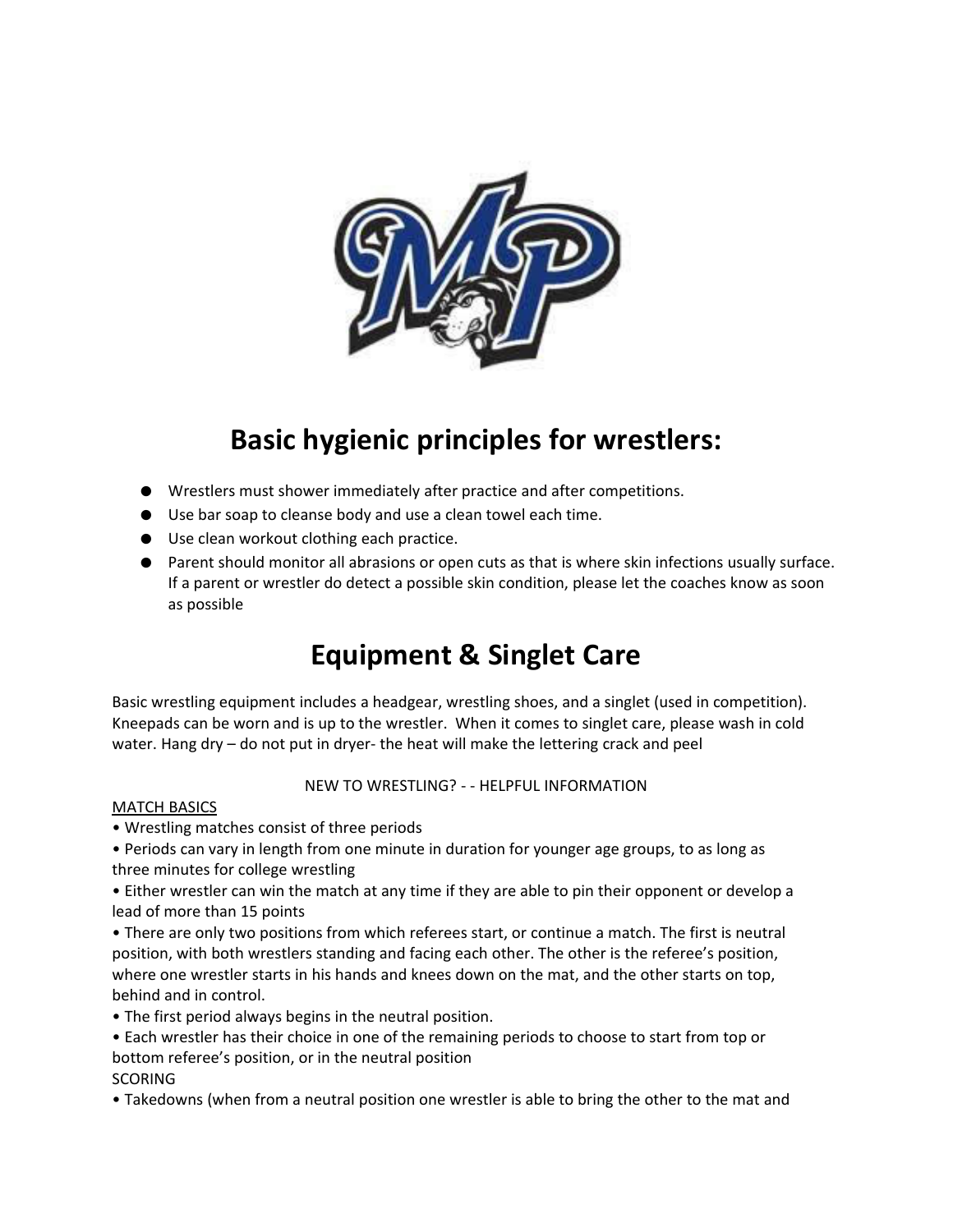gain control) are worth 2 points

• Escapes (when the bottom wrestler is able to break free from the top wrestler and revert back to a neutral position) are worth 1 point

• Reversals, (when a wrestler on the bottom is able to reverse the control so that the opponent is on the bottom) are worth 2 points

• Back points (also called near fall) are awarded when one wrestler comes close to pinning the other (i.e. exposing the other wrestler's back) and are worth 2 or 3 points depending on the length of time that the opponents' back is exposed • Penalty Points can be awarded when the opposing wrestler performs illegal moves or is penalized for excessive stalling

#### TOURNAMENTS

Coach McReynolds and Coach Terrill will provide details on upcoming tournaments they will be attending. Our club coaches will coach your child at tournaments.

USA Cards. USA Cards are a 2nd form of insurance for wrestlers. The cost is \$40.00/per

wrestler. MPWC does not require our youth wrestlers to purchase a USA card. However, some tournaments do require a USA card as part of registration.

As part of the MP youth wrestling program, MP wrestlers wrestler for free at the MP Youth Tournament on Feb 13, 2022

• Links to tournaments:

Trackwrestling: http://www.trackwrestling.com

Many tournaments may have you register via Track wrestling. So tournaments will have

brackets to follow on track wrestling to follow

Wi Wrestling: https://www.wiwrestling.com/upcoming‐events/

Has fliers for upcoming tournament

We will post a calendar on the door going into the wrestling room to see what tournaments are coming up.

Please check the fliers online to confirm details.

Tournament competition is organized by weight and age

• Weight classes are either predetermined, or blocked into groups of 4 or 8 after all wrestlers have weighed in

• Most tournaments during the school season are held on Sunday

• Wrestling tournaments can last for 4 to 6 hours or longer, and can involve as many as 200 to 300 wrestlers.

Mandatory weigh‐ins are most often held the morning of the tournament approximately 1 to 2 hours before the first round of competition. At weigh-ins, wrestlers' weights, ages and experience levels are recorded on slips of paper that are used to form brackets

• Bracket: A completed bracket sheet will show specific pairings for each match.

• Tournaments are organized in rounds, allowing wrestlers sufficient time to rest between matches

• Tournament regulations usually limit the number of coaches allowed to coach from the edge of the mat. Parents are encouraged to allow their child to be coached by the coaches that are working with them and the practices. Parents are encouraged to take a role in supporting their child in the sport to allow growth for the child, coach and parent as we guide them to be successful in wrestling now and as they continue to progress to the high school level and beyond.

• Trophies or medals are awarded to the top 4 or 6 wrestlers in a weight class (depends on tournament)